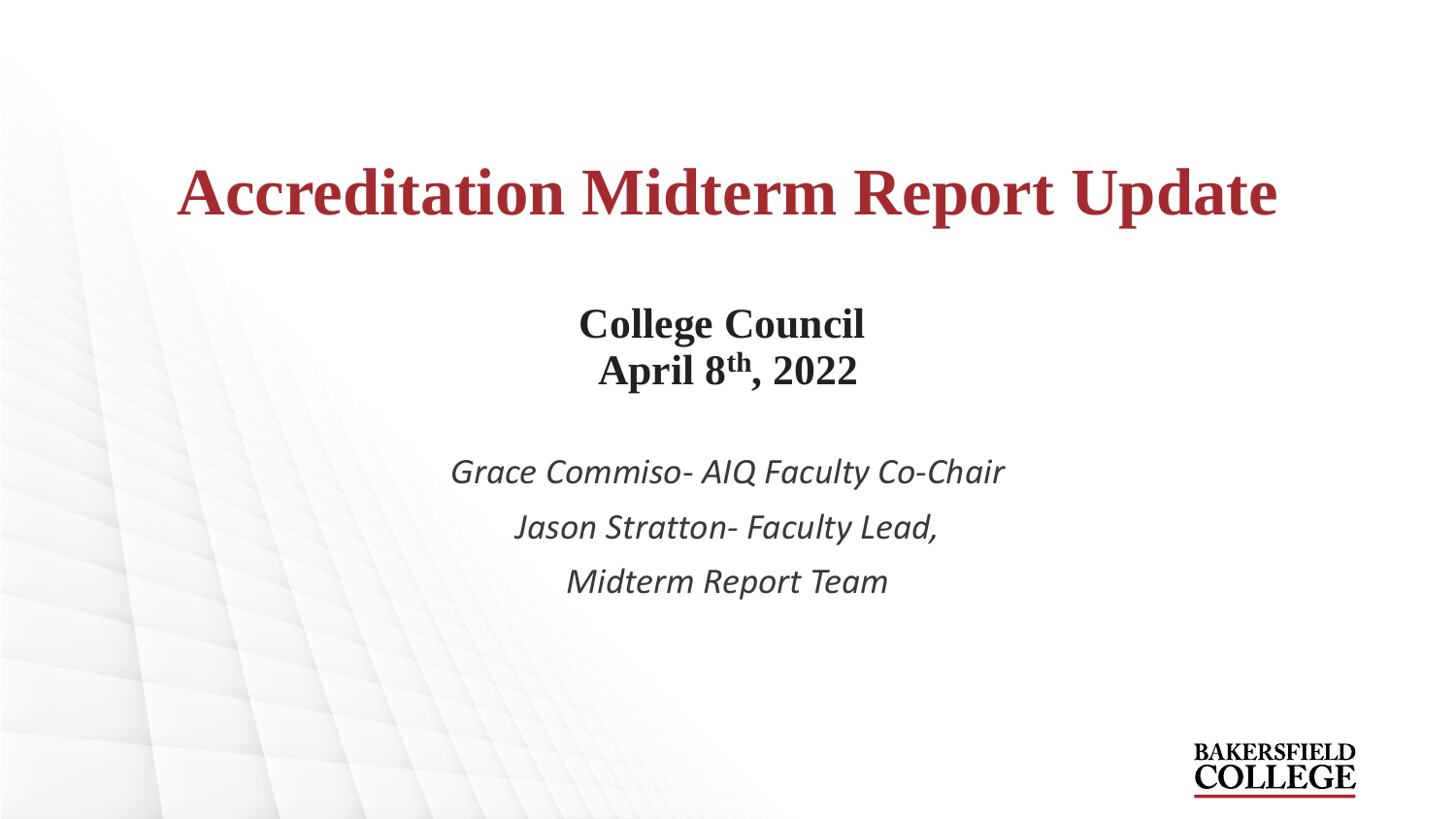#### **2018 External Evaluation Visit**

**Accreditation Reaffirmed for 7 Years! No Recommendations!**

**2025 Next Accreditation Visit!**

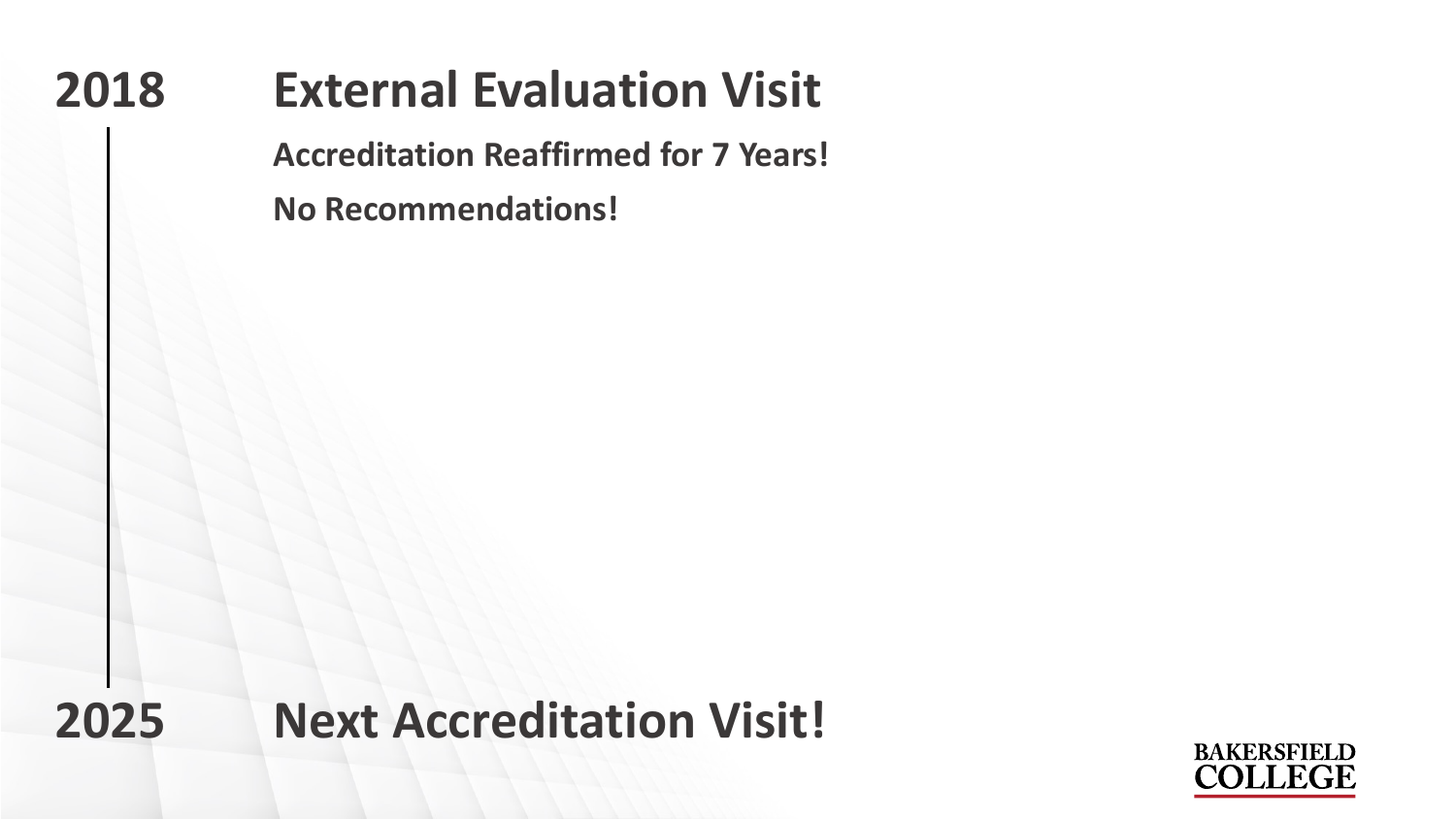### **2018 External Evaluation Visit**

**Accreditation Reaffirmed for 7 Years!** 

**No Recommendations!**

### **2022 Midterm Report!**

**Update on plans and goals set during previous evaluation visit**

**2025 Next Accreditation Visit!**

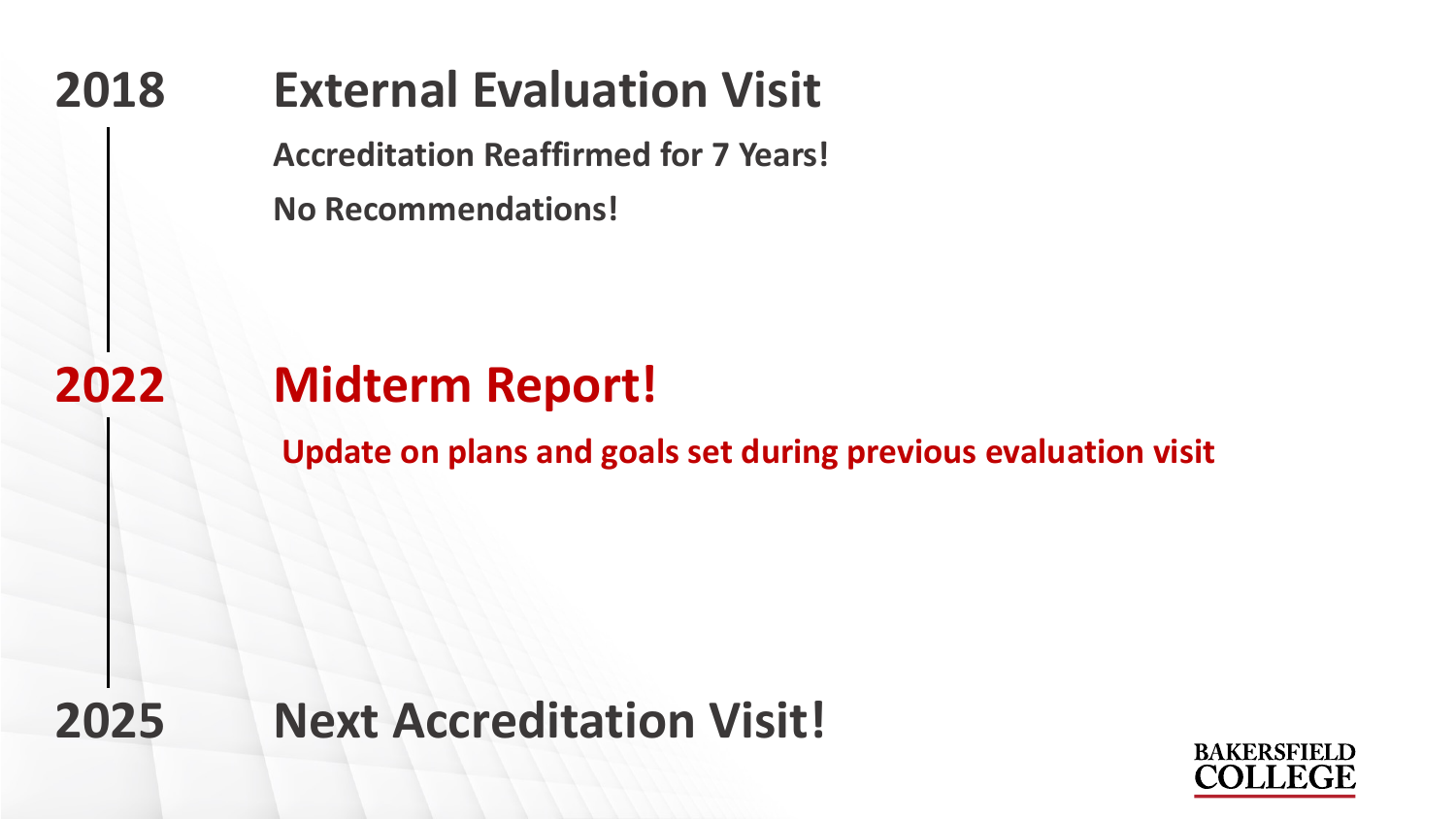#### **Table of Contents**

| B: Reflection on Improving Institutional Performance: Student Learning Outcomes and    |
|----------------------------------------------------------------------------------------|
|                                                                                        |
|                                                                                        |
|                                                                                        |
|                                                                                        |
|                                                                                        |
| Quality Focus Project #2: Keep Students on the Path by Scaling and Integrating Student |
|                                                                                        |
|                                                                                        |
|                                                                                        |

ACCJC Guidelines for Preparing Institutional Midterm Reports

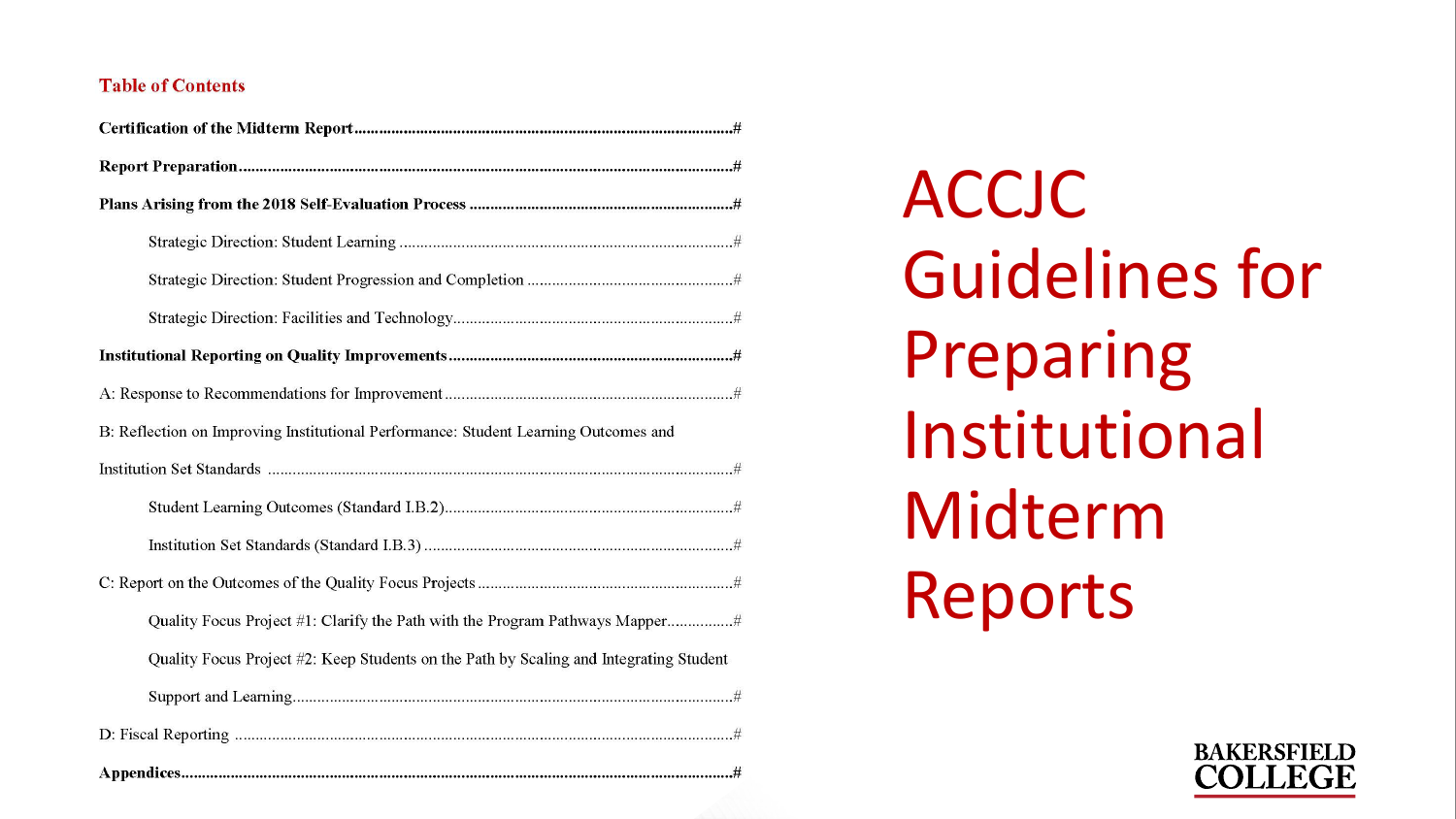#### Plans Arising from the 2018 Self-Evaluation Process

#### **Initiatives**

Curriculum Development and Assessment using eLumen

Visually represent clear pathways through the Program Pathways Mapper tool

Strategically expand dual enrollment

Scale up Summer Bridge

Launch the Pathways Program Mapper

Redesign student support services, specifically the role of educational advisors

Implement the Facilities Master Plan using the funds secured through the Measure J Bond

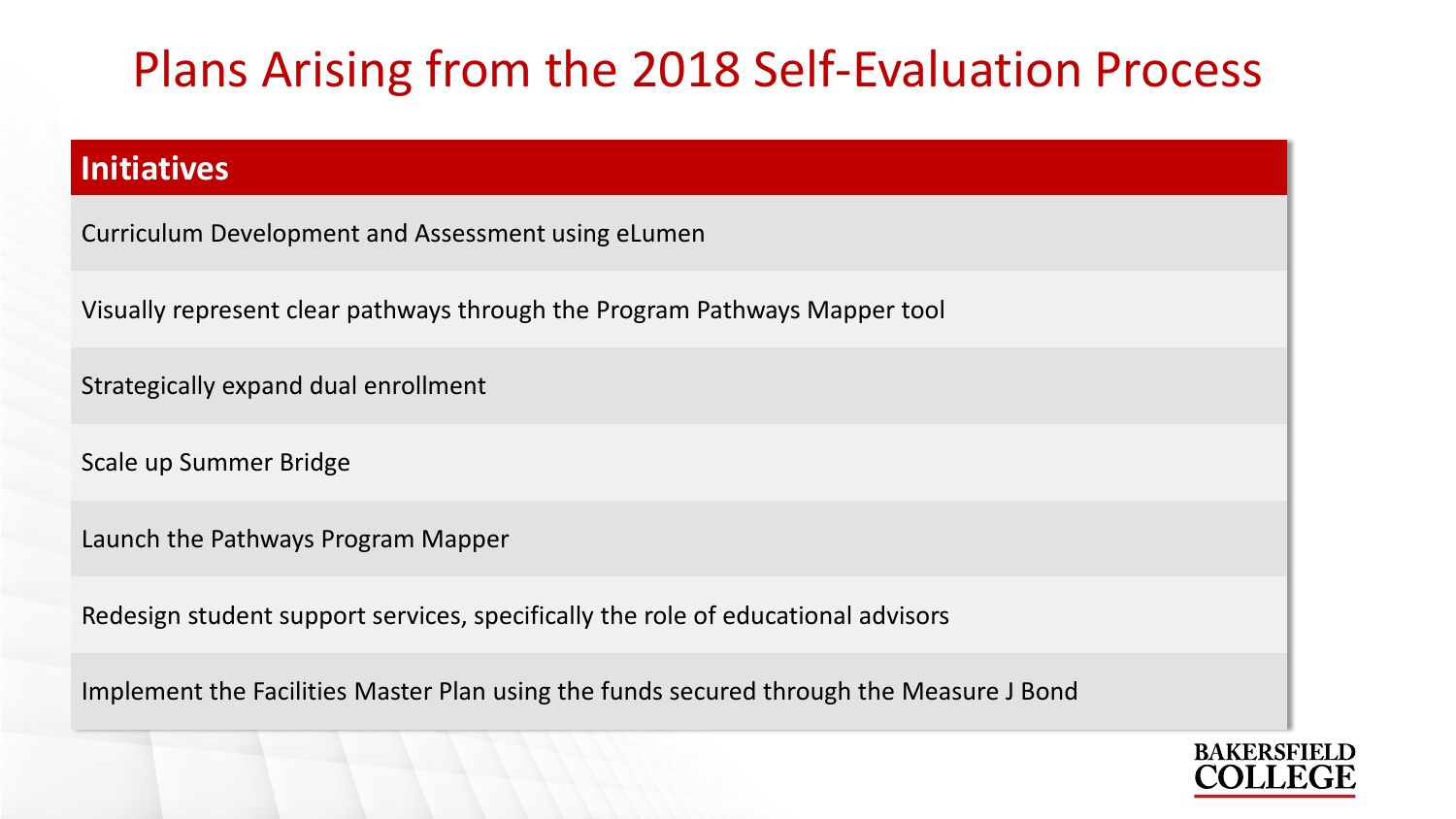# Institutional Reporting on Quality Improvements

- Response to Recommendation for Improvement
- Reflection on Improving Institutional Performance: Student Learning Outcomes
- Reflection on Improving Institutional Performance: Institution Set Standards

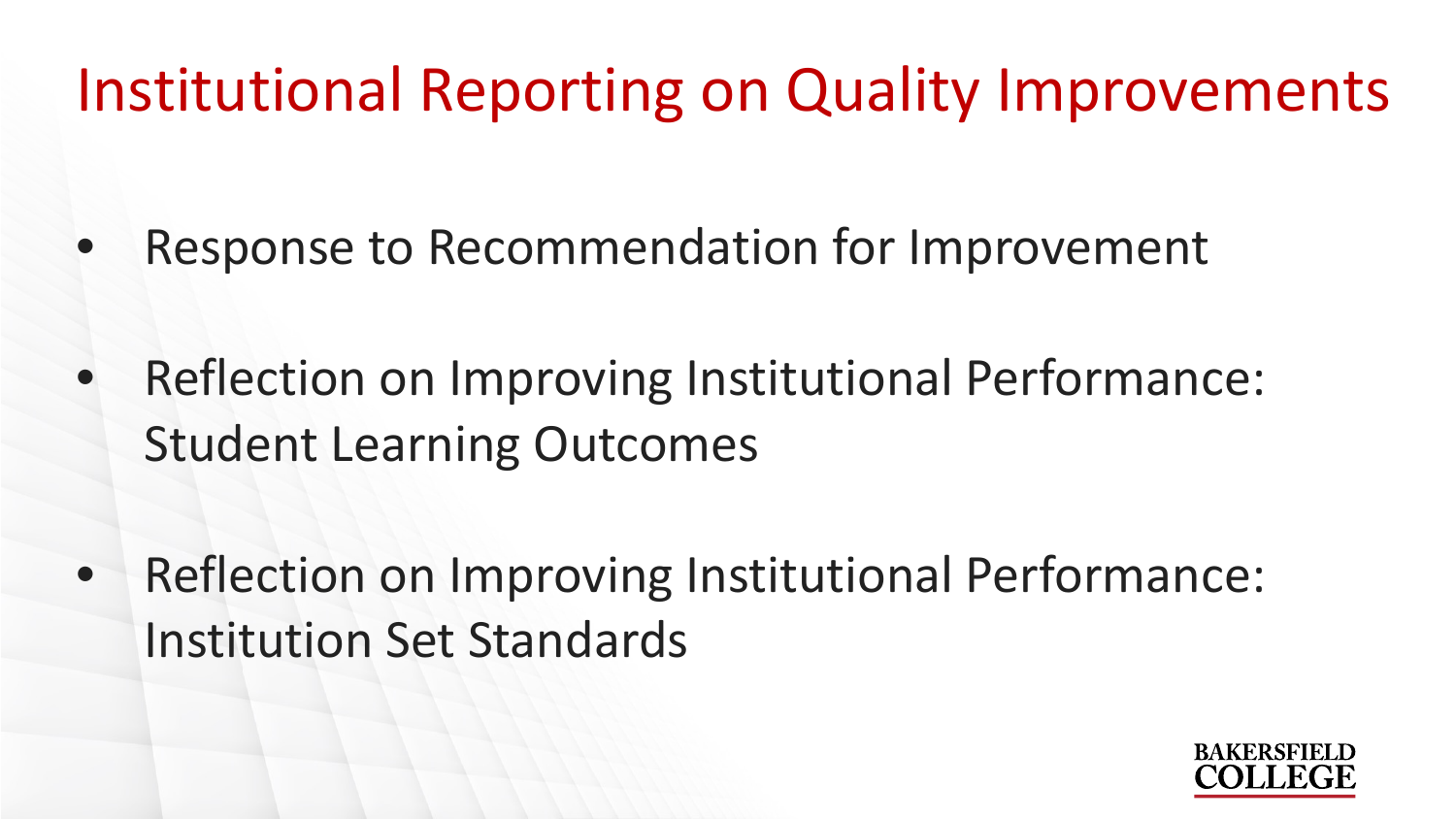# Quality Focus Projects

## **1: Clarify the Path with Program Pathways Mapper**

# **2: Keep Students on the Path by Scaling and Integrating Student Support and Learning**

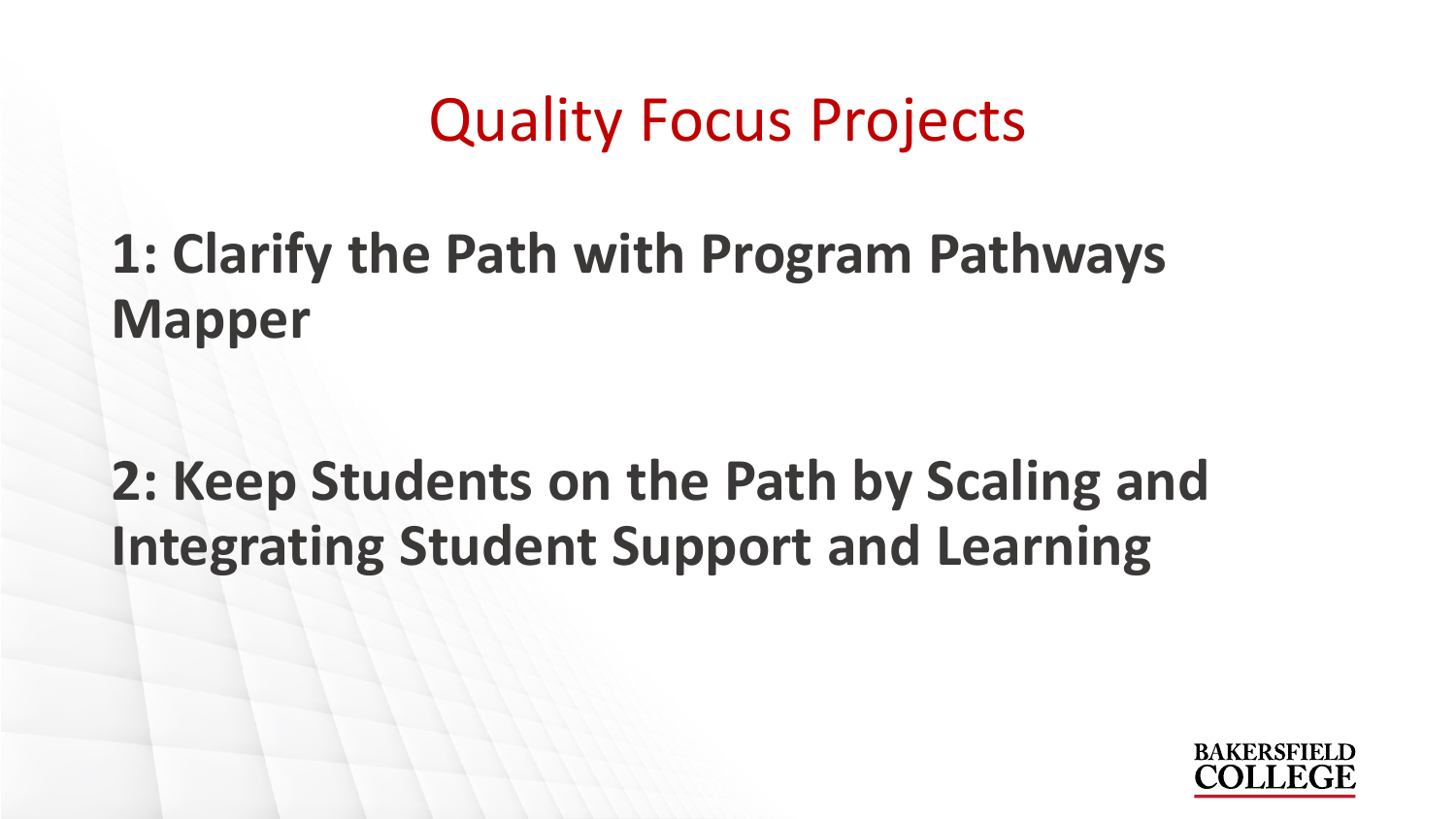# Fiscal Reporting

**1: No enhanced fiscal monitoring required, thus no explanations of processes required.**

**2: Provide a copy of the most recent Annual Fiscal Report.**

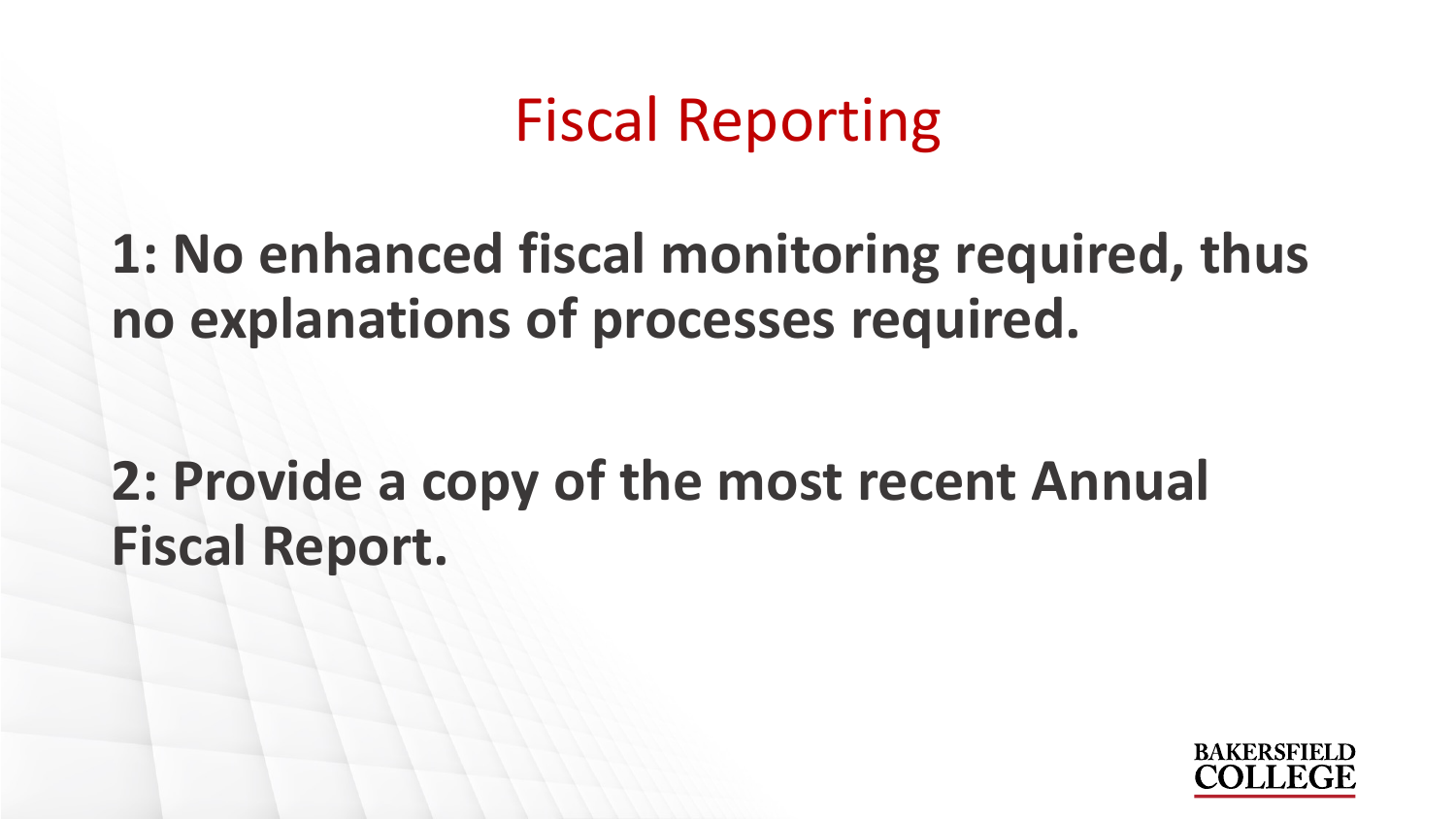# Transparency in Action

#### The following consultations were held to solicit feedback, as many of you have experienced.

| Academic Senate 1 <sup>st</sup> Read                          | 03/15 | Academic Senate 2 <sup>nd</sup> Read             | 03/30 |
|---------------------------------------------------------------|-------|--------------------------------------------------|-------|
| <b>Administrative Council</b>                                 | 03/14 | <b>Curriculum Committee</b>                      | 03/10 |
| Information Systems and Instructional Technology<br>Committee | 03/07 | <b>Student Government Association</b>            | 03/09 |
| <b>Faculty Chair &amp; Directors'</b><br>Council              | 03/04 | <b>Assessment Committee</b>                      | 03/04 |
| <b>Student Gov. Assoc. Exec Board</b>                         | 03/02 | <b>Campus Wide Open Forum</b>                    | 03/03 |
| <b>Program Review Committee</b>                               | 03/01 | <b>Facilities &amp; Sustainability Committee</b> | 03/02 |
| <b>Budget Committee</b>                                       | 02/28 | <b>Guided Pathways Strategies Team</b>           | 02/28 |
| <b>AIQ Committee</b>                                          | 02/08 | <b>Enrollment Management Committee</b>           | 02/17 |

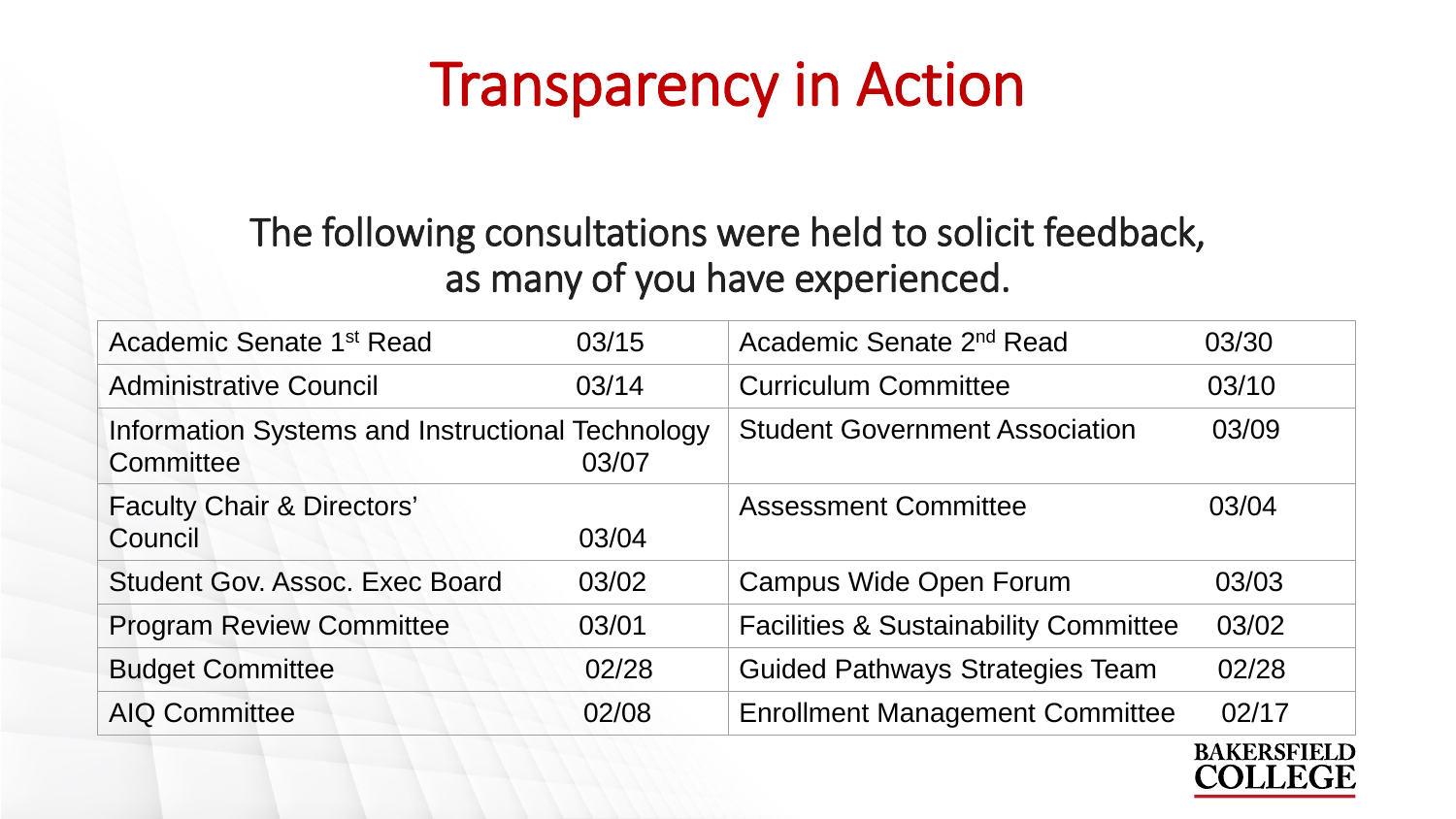# Current Status

- Main document revisions relevant to the substance of the document are completed.
- Awaiting final access to most recent Fiscal Report to update the relevant link.
- Marketing and Public Relations proceeding to format for visual impact.
- Once above completed, final synchronizing of evidence and documentation will be conducted to connect with new formatting.

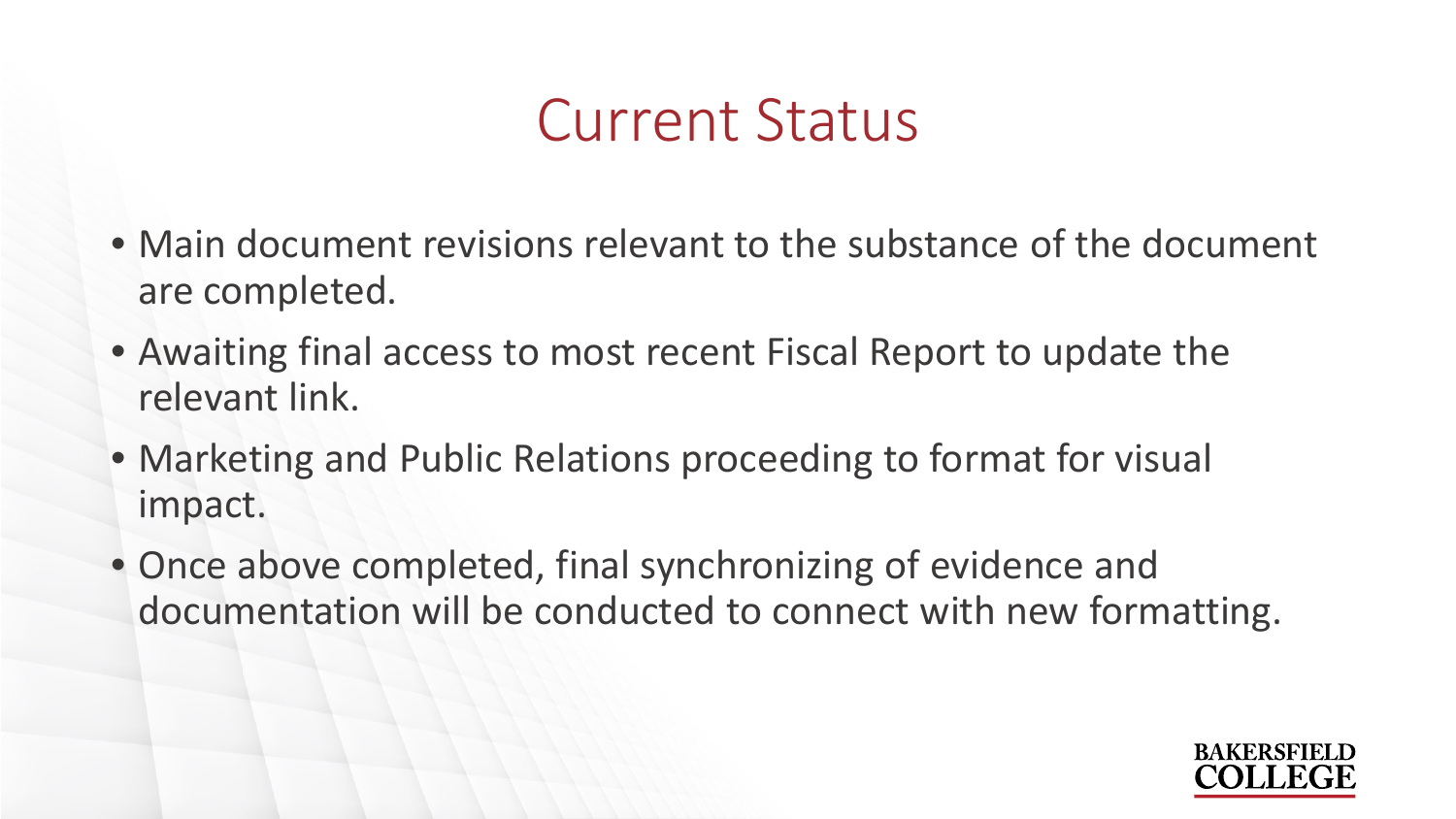## Timeline for Approval

|                                                                                     |  |                            | Academic Senate April 20th   College Council April 22 <sup>nd</sup> , | [or electronic vote by April 29 <sup>th?]</sup> |  |
|-------------------------------------------------------------------------------------|--|----------------------------|-----------------------------------------------------------------------|-------------------------------------------------|--|
| Board of Trustees Submitted: May 6 <sup>th,</sup> for June 9 <sup>th</sup> meeting. |  |                            |                                                                       |                                                 |  |
| ACCJC Goal: Submit July 15 <sup>th</sup> . [or earlier]                             |  |                            |                                                                       |                                                 |  |
|                                                                                     |  | ACCJC Deadline: September. |                                                                       |                                                 |  |

Please contact the Team with any remaining questions:

- The following hyperlink will send an email to all members of the team: [Midterm Report Team](mailto:jstratto@bakersfieldcollege.edu;gamaliel.ocampo@bakersfieldcollege.edu;lmiller@bakersfieldcollege.edu;diana.cason@bakersfieldcollege.edu:sondra.keckley@bakersfieldcollege.edu?subject=BC%20Midterm%20Report%20Presentation%20feedback)
- Or, send individual emails to:
	- Jason Stratton: [jstratto@bakersfieldcollege.edu](mailto:jstratto@bakersfieldcollege.edu;?subject=BC%20Midterm%20Report%20Presentation%20feedback)
	- Leo Ocampo: [gamaliel.ocampo@bakersfieldcollege.edu](mailto:gamaliel.ocampo@bakersfieldcollege.edu;?subject=BC%20Midterm%20Report%20Presentation%20feedback)